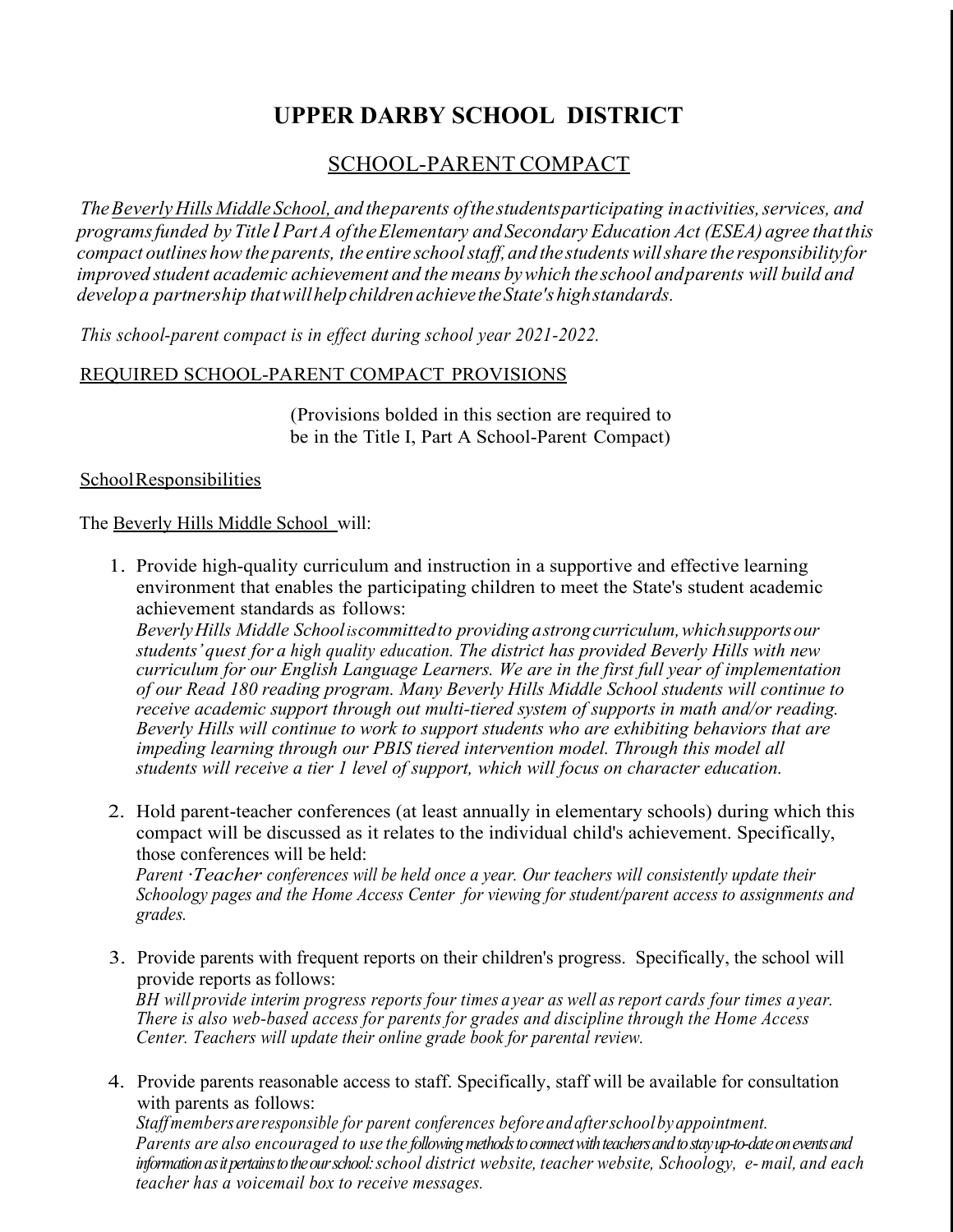- 5. Provide parents opportunities to volunteer and participate in their child's class, and to observe classroom activities, asfollows: *Parents are encouraged to attend school activities, participate in our home and school organization and volunteer when the opportunity presents itself. Administration will send parent links to notify parents of involvement opportunities*.
- 6. Provide where possible communications to families in their native language. *We will provide our Wednesday message in up to 27 different languages.*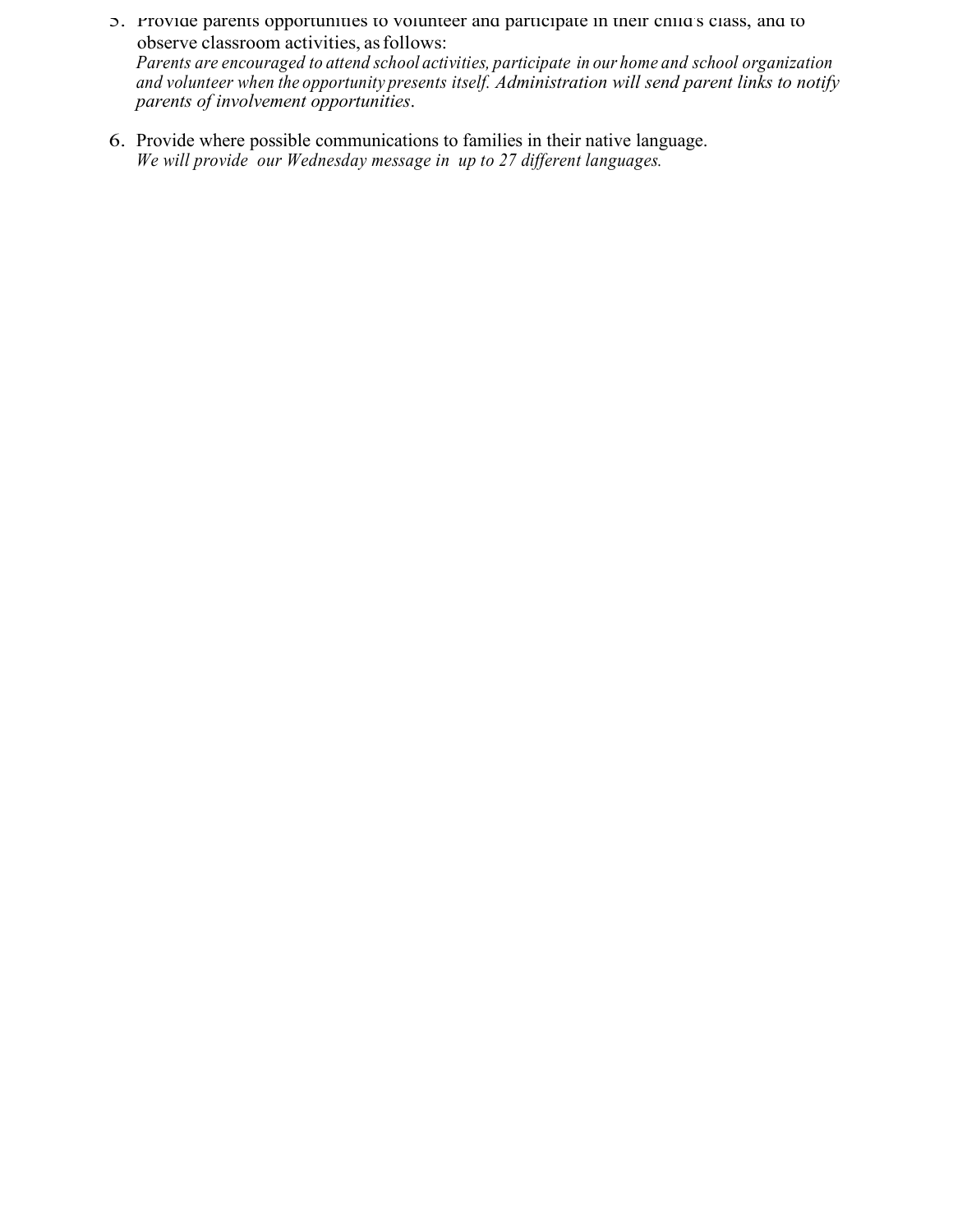We encourage Beverly Hills parents to support our children's learning in the following ways:

- *Monitoring attendance*
- *Making sure that homework is completed.*
- *Monitoring amount of television and screen time that my child has per day.*
- *Participating,when appropriate,indecisionsrelating tomy child's education.*
- *Promoting positive use of my child's extracurricular activities*
- *Staying informed about my child's education and communicating with the school by promptly readingallnotices from theschoolortheschooldistrict eitherreceivedbymychild, through email,orbymail and responding, as appropriate.*
- *Serving, to the extent possible, on different policy advisory groups,such as being the Title1 parent representative, on the school's School Improvement Team, the Title I Policy Advisory Committee, the District wide Policy Advisory Council.*
- *Parents should teach their children to respect others and to refrain from using profanity and vile gestures while in, and leaving school grounds. Parents themselves should refrain from using foul language in front of children, and attempt to be respectful to staff to set a good example for their kids.*
- *Parents should monitor their child's social media accounts and access. Parents should monitor their child's electronic communication with others.*

#### Student Responsibilities

We, as students, will share the responsibility to improve our academic achievement and achieve the State's high standards. Specifically, we will:

- *Do my homework every day and ask for help when I need it, including at least 30 minutes of reading.*
- *Do my best in and out of the classroom.*
- *Respect myself and others.*
- *Give to my parents or the adult who isresponsible for my welfare all notices and information received by school every day.*
- *FollowthePBIS StudentCodeofCharacter,theBHStudentCompactandadhere to the Student Dress Code and all other district policies.*
- *Go to an adult when I am unsure how to maturely handle a situation*

The Beverly Hills Middle School Administrators and Staff will:

- 1. Involve parents in the planning, review, and improvement of the school's parental involvement policy, in an organized, ongoing, and timely way.
- 2. Involve parents in the joint development of any school wide program plan, in an organized, ongoing, and timely way.
- 3. Hold an annual meeting to inform parents of the school's participation in Title I, Part A programs, and to explain the Title I, Part A requirements, and the right of parents to be involved in Title I, Part A programs. The school will convene the meeting at a convenient time to parents, and will offer a flexible number of additional parental involvement meetings, such as in the morning or evening, so that as many parents as possible are able to attend. The school will invite to this meeting all parents of children participating in Title I, Part A programs (participating students), and will encourage them to attend.
- 4. Provide information to parents of participating students in an understandable and uniform format, including alternative formats upon the request of parents with disabilities, and, to the extent practicable, in a language that parents can understand.